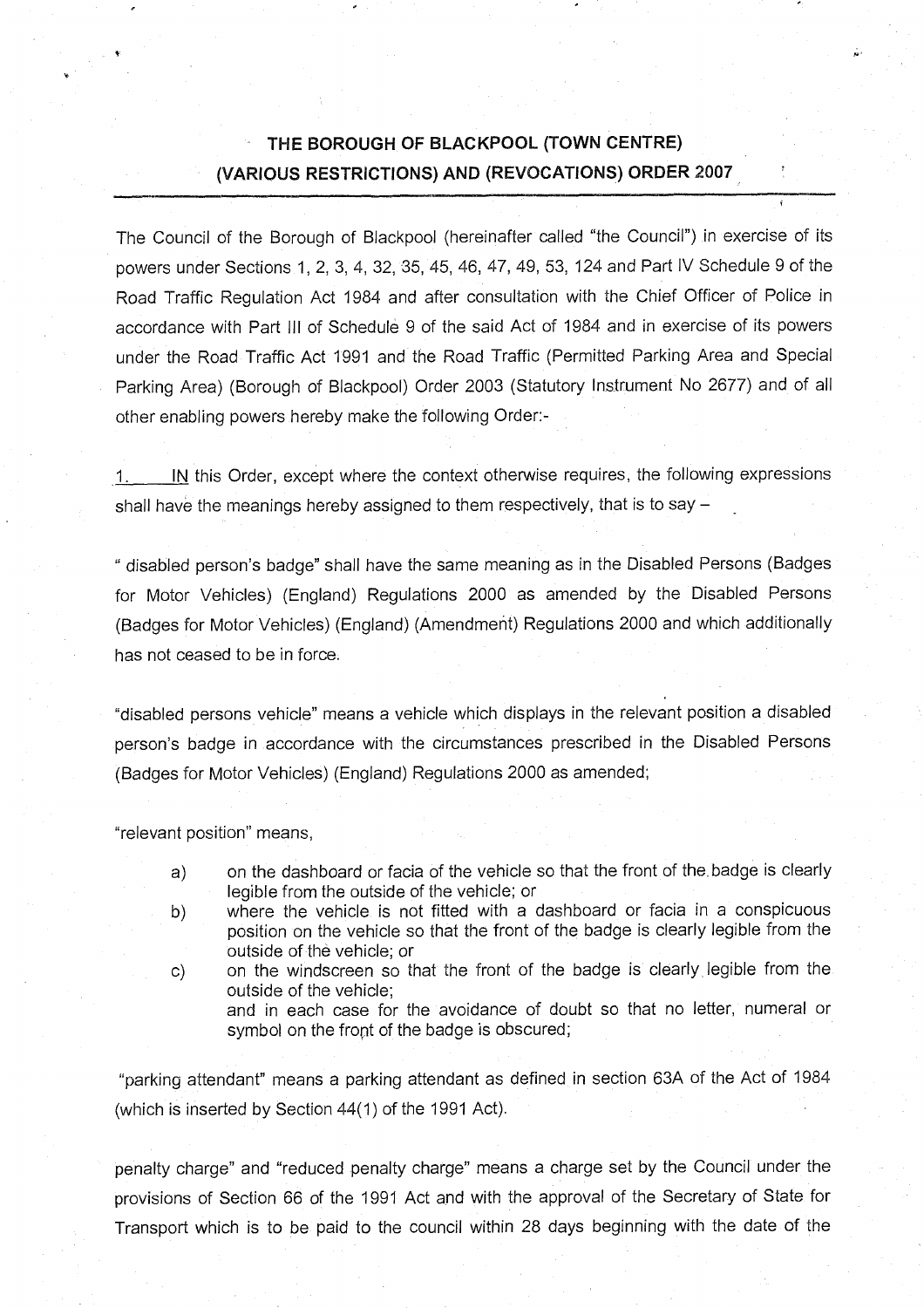notice or 14 days in the case of a reduced penalty charge following the issue of a penalty charge notice.

"penalty charge notice" means a notice issued or served by a parking attendant pursuant to the provisions of Section 66 of the 1991 Act containing the particulars therein required.

"vehicle" shall not be taken to include non-motor vehicles

2. THE Borough of Blackpool (Various Roads) (Consolidation of Waiting Restrictions, On Street Parking Places, Residents' Parking Places and Protection of Bus Stops) Order 2003 shall have effect as though the provisions contained in the First Schedule to this Order were contained in and formed part of Part 1 of the Second Schedule to the said Order of 2003.

3. THE said Order of 2003 shall be in full force and effect as if the above provisions had originally formed part thereof.

THE Borough of Blackpool (Town Centre) (Various Restrictions) Order 2004 shall have effect as though the provisions contained in the Fourth Schedule to this Order were contained in and formed part of the First Schedule to the said Order of 2004.

5. THE Borough of Blackpool (Town Centre) (Various Restrictions) Order 2004 shall have effect as though the provisions contained in Article 38 of the said Order of 2004 apply to the following length of road:

| SPRINGFIELD | NORTH SIDE                                                                                         |
|-------------|----------------------------------------------------------------------------------------------------|
| <b>ROAD</b> | From a point 14m west of the westerly kerbline of Dickson Road for a distance of 58m in a westerly |
|             | direction.                                                                                         |

6. THE Borough of Blackpool (Town Centre) (Various Restrictions) Order 2004 shall have effect as though the provisions contained in the Fifth Schedule to this Order were contained in and formed part of the Second Schedule to the said Order of 2004.

7. SAVE as provided in Article 8 of this Order no person shall cause or permit any vehicle to wait for the purpose of loading or unloading in any length of road referred to in the Second Schedule or Third Schedule of this Order during the times specified in relation to that length of road in the said Second or Third Schedule.

8. NOTHING in Article 7 of this Order shall render it unlawful for a person to cause or permit a vehicle to wait if

(a) the waiting is only for so long as may be reasonably necessary to enable a person to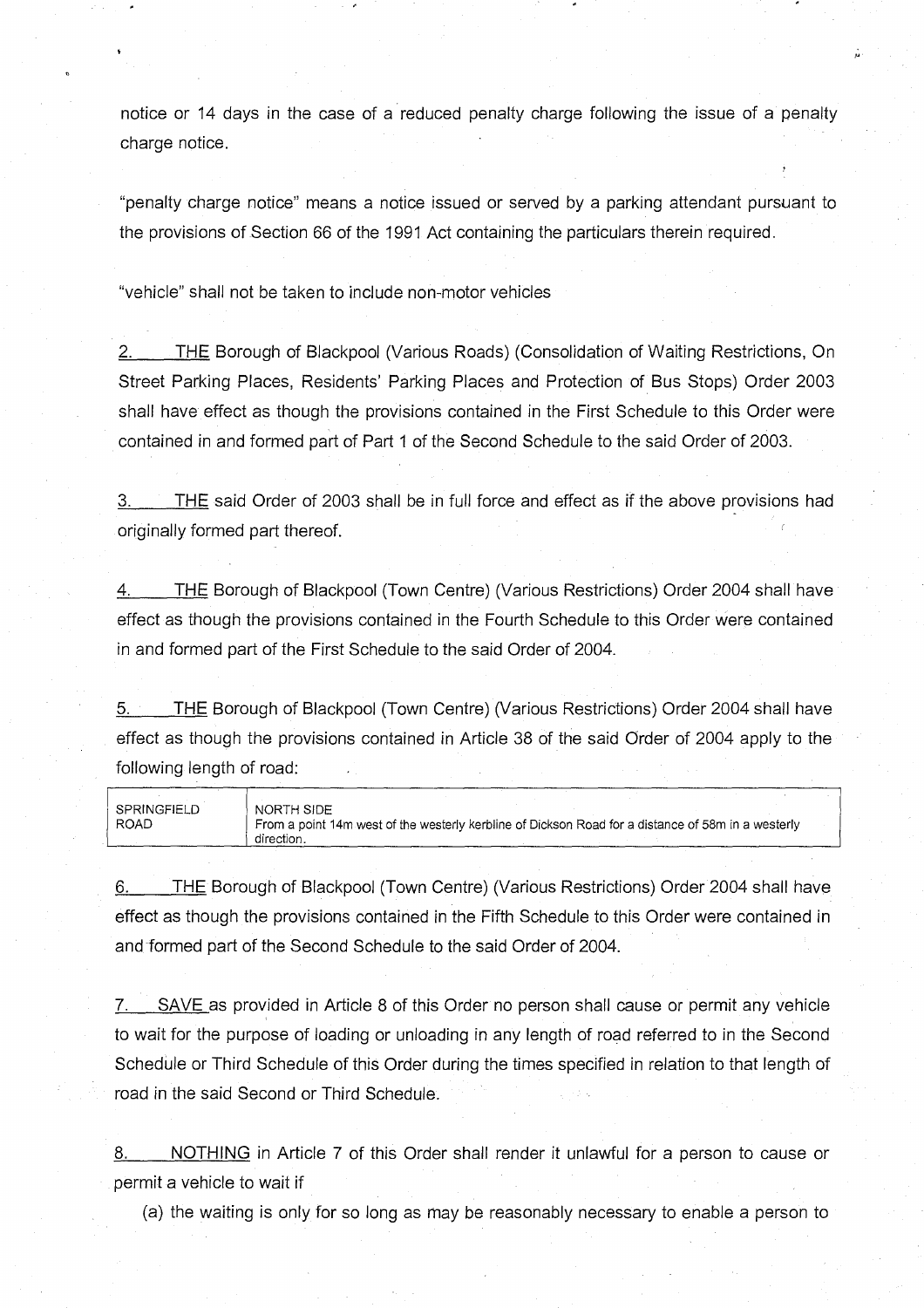board or alight from the vehicle or load thereon or unload therefrom their personal luggage;

- (b) the vehicle is being used for emergency Fire and Rescue Service, Ambula'nce or Police purposes;
- (c) the vehicle is waiting owing to the driver being prevented from proceeding by circumstances beyond his control, or the driver has been told to wait by a police constable in uniform, or such waiting is necessary in order to avoid an accident;
- (d) the vehicle is being used in connection with any building or demolition operations, the removal of any obstruction to traffic, the maintenance, improvement or reconstruction of any of the lengths or road so referred to or the laying, erection or alteration or repair in or near to any of the said lengths or road of any sewer or of any main, pipe or apparatus for the supply of gas, water or electricity or of any telegraph apparatus as defined in paragraph 1(1) of the Telecommunications Code contained in the Second Schedule to the Telecommunications Act 1984 and it cannot conveniently be used for such purpose in any other road;
- (e) the vehicle, not being a passenger carrying vehicle, is being used in the service of a local authority in pursuance of statutory powers or duties provided that it is reasonably necessary in the exercise of such powers or in the performance of such duties for the vehicle to wait in the place in which it is waiting;
- (f) the vehicle is in the service of or employed by the Post Office and is waiting in any affected length or road whilst postal packets, as defined in Section 87 of the Post Office Act 1953, addressed to premises adjacent to that length or road are being unloaded from any vehicle or having been unloaded therefrom are being delivered or while postal packets are being collected from premises or posting boxes adjacent to that length or road;
- (g) the vehicle is waiting only for so long as may be reasonably necessary while a gate or barrier is opened or closed to allow access or departure to or from adjacent premises;

 $9.$  (1) SAVE as provided in Article 12 of this Order:

(a) No person shall cause or permit any vehicle to wait at any time in the length of road described in the Sixth Schedule to this Order other than a disabled person's vehicle.

(b) Notwithstanding the provisions of Paragraph (a) of this Article no person shall cause or permit a disabled person's vehicle to wait between the hours of 8.00 am to 6.00 pm on any day in the length of road described in the Sixth Schedule to this Order for a longer period than three hours or to return between those hours within a period of six hours from the termination of a previous period of waiting between those hours in the same length of road.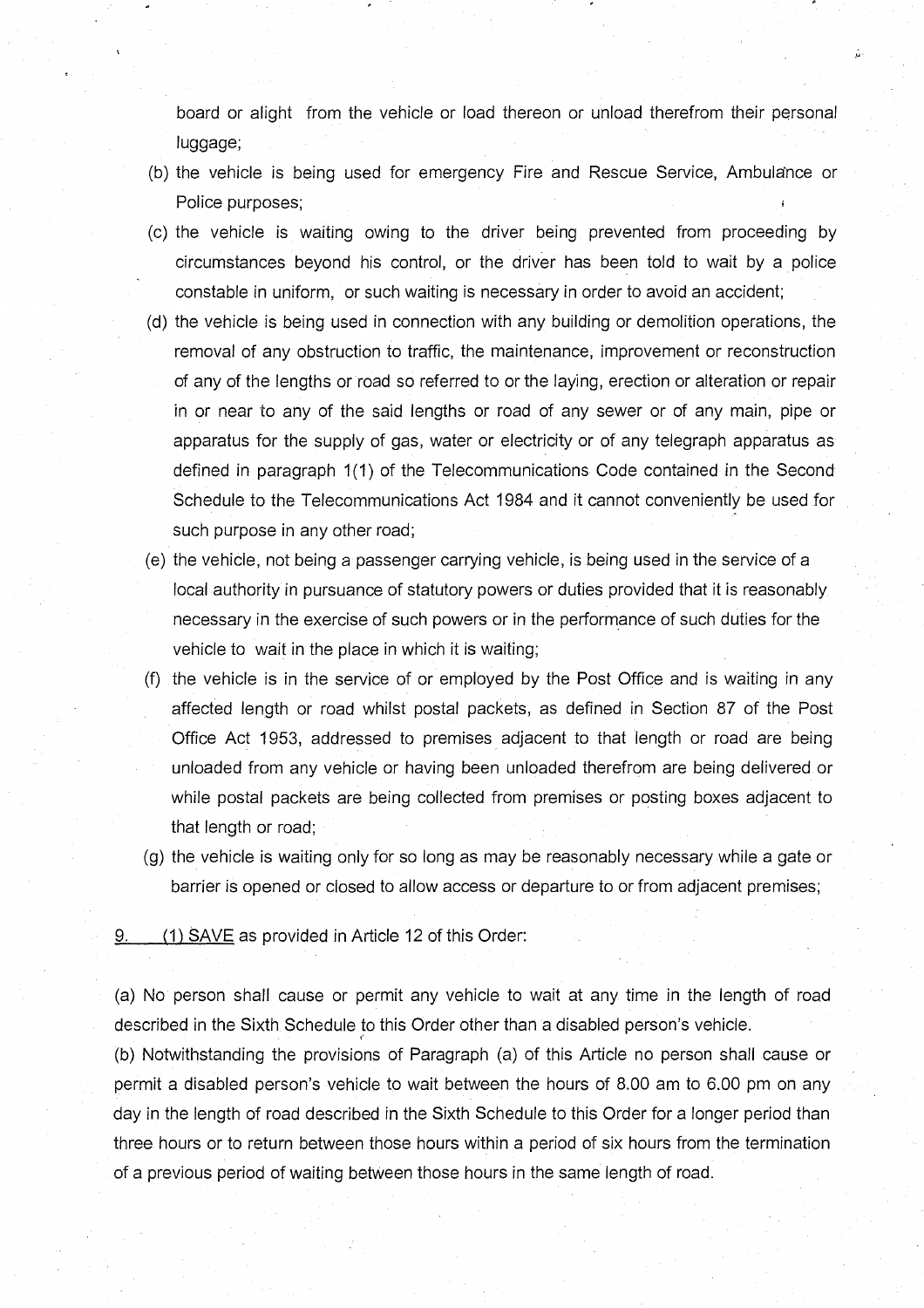#### 10. SAVE as provided in Article 12 of this Order:

(a) No person shall cause any vehicle to wait on any day in any length of road described in the Seventh or Eighth Schedule to this Order other than for the purpose of loading or unloading during the times specified in relation to that length of road in the said Seventh or Eighth Schedule.

#### 11. SAVE as provided in Article 12 of this Order:

(a) No person shall cause any vehicle to wait between the hours of Sam and 10am on any day in the length of road described in the Ninth Schedule to this Order other than for the purpose of loading or unloading and for a maximum period of 15 minutes.

(b) No person shall cause any vehicle to return for a further period of loading or unloading on any day between the hours of 8am and 10am in the length of road described in the Ninth Schedule to this Order before the expiration of a period of 30 minutes from the termination of a previous period of loading or unloading in the same length of road.

12. NOTHING in Articles 9, 10 or 11 of this Order shall render it unlawful for a person to cause or permit a vehicle to wait if

- (a) the waiting is only for so long as may be reasonably necessary to enable a person to board or alight from the vehicle or load thereon or unload therefrom their personal luggage;
- (b) the vehicle is being used for emergency Fire and Rescue Service, Ambulance or Police purposes;
- (c) the vehicle is waiting owing to the driver being prevented from proceeding by circumstances beyond his control, or the driver has been told to wait by a police constable in uniform, or such waiting is necessary in order to avoid an accident;
- (d) the vehicle is being used in connection with any building or demolition operations, the removal of any obstruction to traffic, the maintenance, improvement or reconstruction of any of the lengths or road so referred to or the laying, erection or alteration or repair in or near to any of the said lengths or road of any sewer or of any main, pipe or apparatus for the supply of gas, water or electricity or of any telegraph apparatus as defined in paragraph 1(1) of the Telecommunications Code contained in the Second Schedule to the Telecommunications Act 1984 and it cannot conveniently be used for such purpose in any other road;
- (h) the vehicle, not being a passenger carrying vehicle, is being used in the service of a local authority in pursuance of statutory powers or duties provided that it is reasonably necessary in the exercise of such powers or in the performance of such duties for the vehicle to wait in the place in which it is waiting;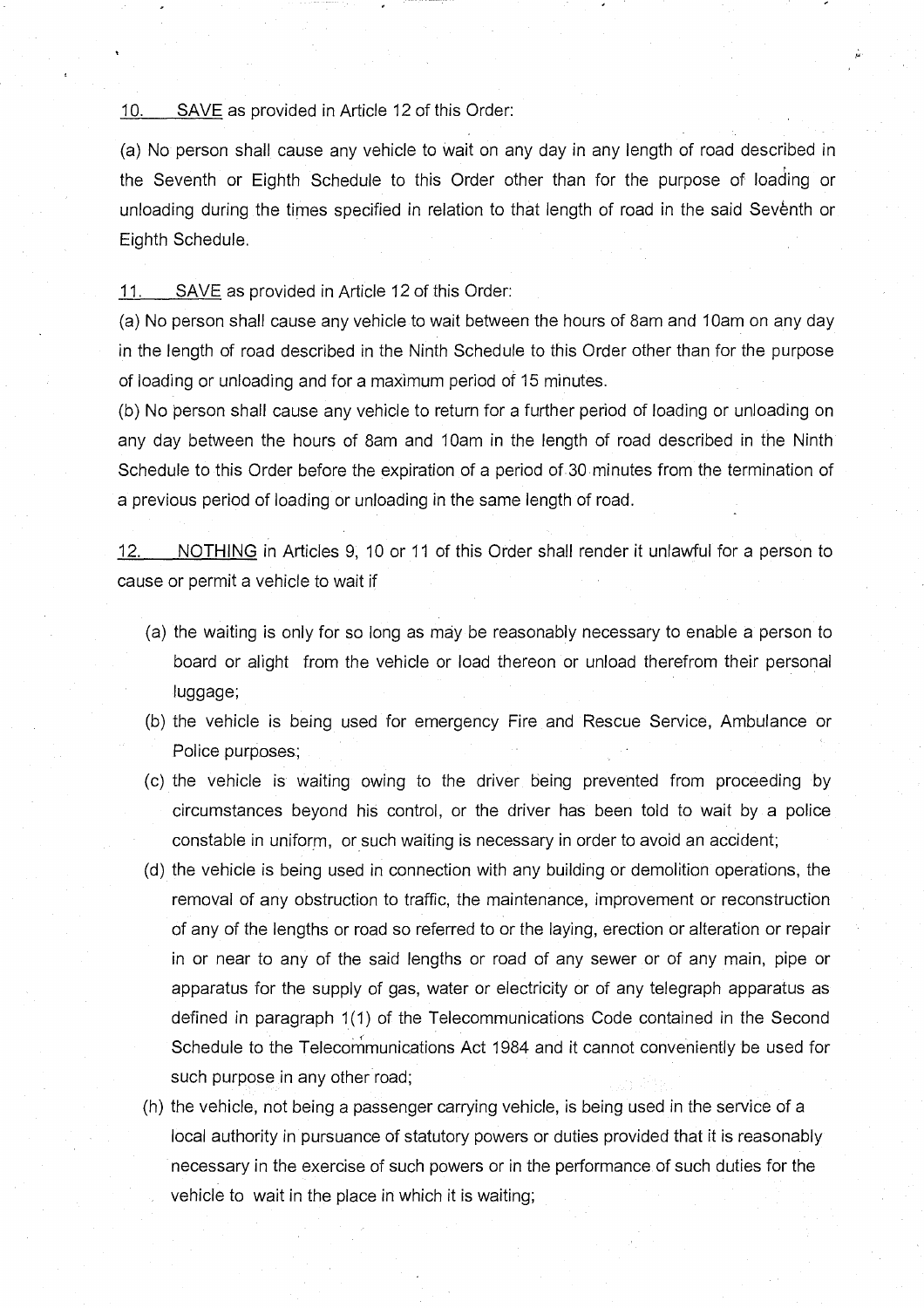(i) for the purpose of loading or unloading the vehicle is in actual use in connection with the removal of furniture from one office or dwelling-house to another or the removal of furniture from such premises to a depository or to such premises from a depository.

t

13. THE Borough of Blackpool (Various Locations) (Consolidation of Taxi Stands) Order 2006 shall have effect as though the provisions contained in the Tenth Schedule to this Order were contained in and formed part the First Schedule to the said Order of 2006.

14. THE NO WAITING restrictions contained in Part I of the Schedule of the Borough of Blackpool (Various Roads) (Consolidation of Waiting Restrictions, On Street Parking Places, Residents' Parking Places and Protection of Bus Stops) Order 2003 are hereby revoked so far as the lengths of road referred to in the Eleventh and Fifteenth Schedules to this Order are concerned.

15. THE NO loading/unloading restrictions contained in Article 12 of the-Borough of Blackpool (Various Roads) (Consolidation of Waiting Restrictions, On Street Parking Places, Residents' Parking Places and Protection of Bus Stops) Order 2003 are hereby revoked so far as the lengths of road referred to in the Twelfth Schedule to this Order is concerned.

16. THE NO loading/unloading restrictions contained in the First Schedule of the Borough of Blackpool (Various Roads) (Various Restrictions) No 5 Order 2004 are hereby revoked so far as the lengths of road referred to in the Thirteenth Schedule to this Order are concerned.

17. THE NO loading/unloading at any time restrictions contained in Article 28 of the Borough of Blackpool (Various Roads) (Consolidation of Waiting Restrictions, On Street Parking Places, Residents' Parking Places and Protection of Bus Stops) Order 2003 are hereby revoked so far as the lengths of road referred to in the Fourteenth Schedule to this Order are concerned.

18. THE disabled parking bay provisions contained in the Fifteenth Schedule of the Borough of Blackpool (Town Centre) (Various Restrictions) Order 2004 are hereby revoked so far as the lengths of road referred to in the Sixteenth Schedule to this Order are concerned.

f

19. THE NO stopping except taxis restrictions contained in the First Schedule of the Borough of Blackpool (Various Locations) (Consolidation of Taxi Stands) Order 2006 are hereby revoked so far as the lengths of road referred to in the Seventeenth Schedule to this Order are concerned.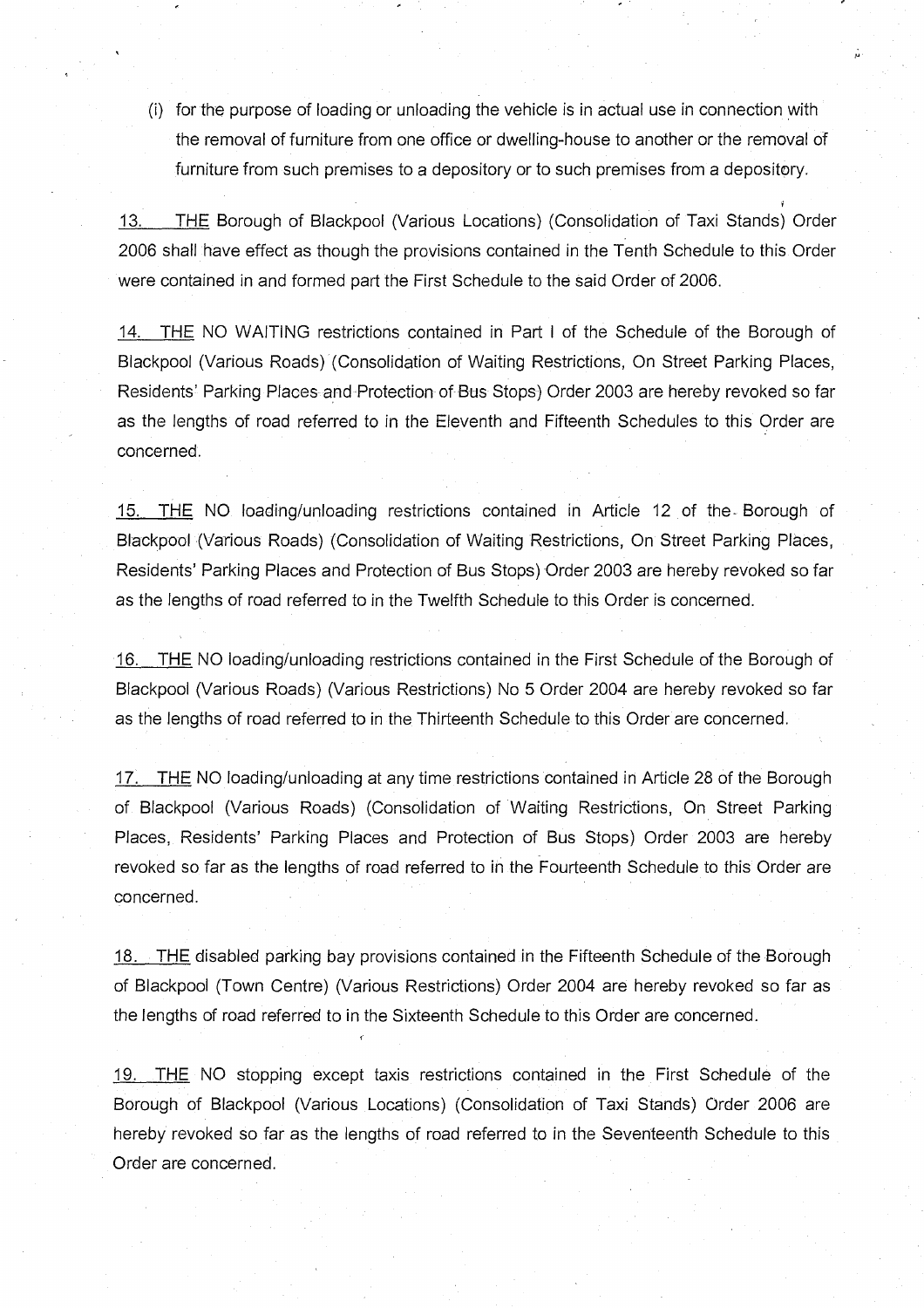20. THE restrictions contained in the First Schedule of the Borough of Blackpool (Town Centre) (On-Street Pay and Display Parking Places) Order 2006 are hereby revoked so far as the lengths of road referred to in the Eighteenth Schedule to this Order are concerned. ;

21. THE restrictions contained in the Fourth Schedule of the Borough of Blackpool (Town Centre) (On-Street Pay and Display Parking Places) Order 2006 are hereby revoked so far as the lengths of road referred to in the Nineteenth Schedule to this Order are concerned.

\*

 $22.$  (a) IF a vehicle is left or abandoned in a length of road to which the provisions of Articles 7, 9, 10 or 11 of this Order apply, in contravention of any of the provisions of this Order, a penalty charge shall be payable and the vehicle may also be removed from that location.

(b) In the case of a vehicle in respect of which a penalty charge is payable a penalty charge notice showing the information required by Section 66(3) of the 1991 Act may then be issued by a parking attendant in accordance with Section 66(1) of the 1991 Act.

(c) Where a parking attendant has removed or caused to be removed a vehicle in accordance with paragraph (a) of this Article

(i) he shall provide for the safe custody of the vehicle;(ii) the Council shall be entitled to recover from the person responsible such charges in respect of the removal, storage and disposal of the vehicle as it might prescribe from time to time; (iii)the provisions of the Road Traffic Regulation Act 1984 as amended shall apply to the disposal of any such vehicle removed by or on behalf of the Council pursuant to this Article.

22. NOTWITHSTANDING the provisions of this Order, the Council may at its discretion (including requiring an administration fee) issue a dispensation allowing a specific vehicle to wait in a length of road, to which the provisions of Articles 7, 9, 10 and 11 of this Order apply during the hours of operation of any restriction or prohibition to the contrary.

23. ANY provisions contained in the said Order of 2003, the Borough of Blackpool (Various Roads)(Various Restrictions) No 5 Order 2004, the Borough of Blackpool (Town Centre)(Various Restrictions) Order 2004, the Borough of Blackpool (Various Locations)(Consolidation of Taxi Stands) Order 2006 and the Borough of Blackpool (Town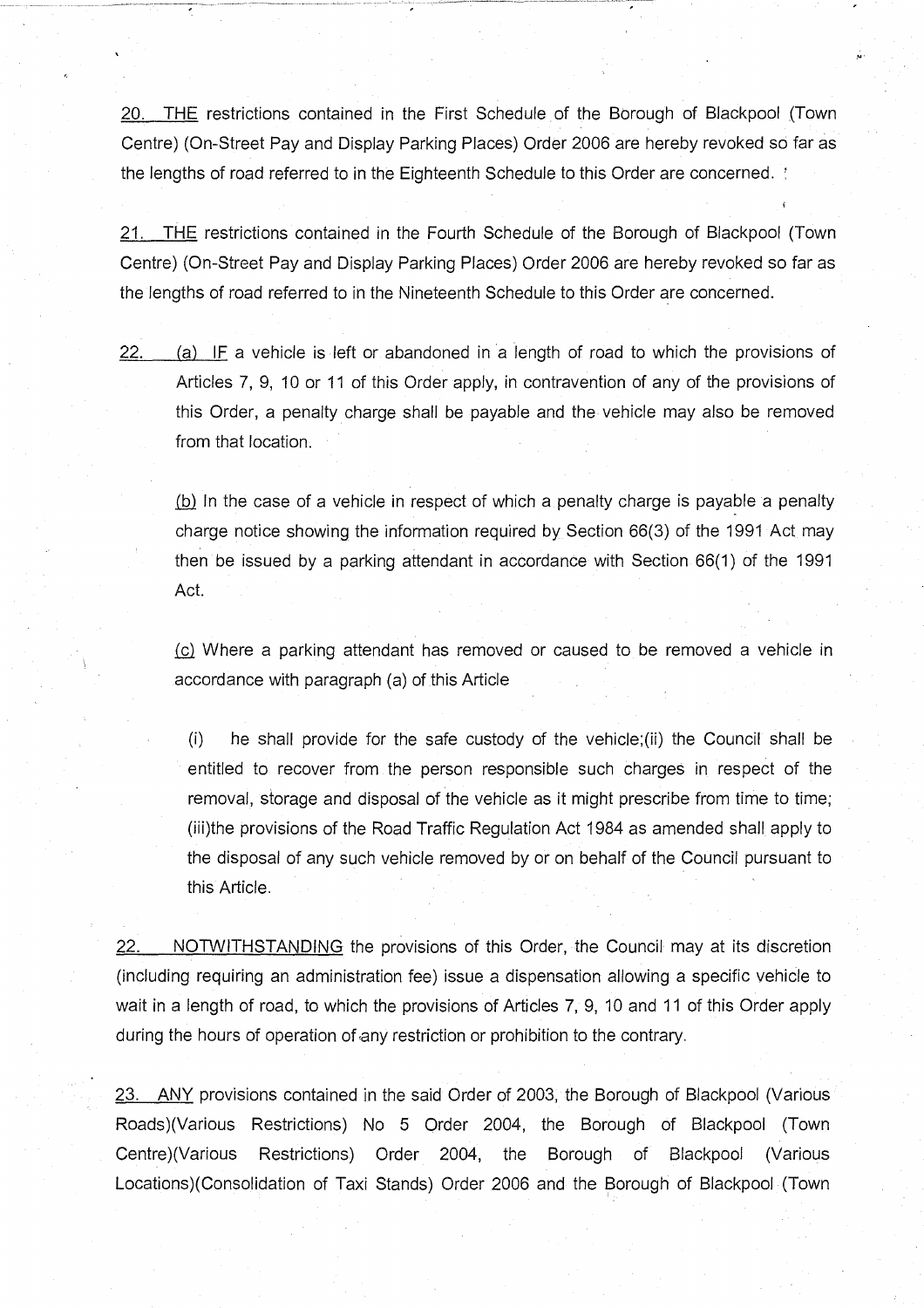Centre)(On Street Pay and Display Parking Places) Order 2006 that are inconsistent with the provisions of this Order are hereby revoked.

24. THIS Order shall come into operation on the  $9<sup>th</sup>$  day of July 2007 and may be cited as "THE BOROUGH OF BLACKPOOL (TOWN CENTRE) (VARIOUS RESTRICTIONS) AND (REVOCATIONS) ORDER 2007"

Given under the Common Seal of the Council of the Borough of Blackpool on the 28<sup>th</sup> day of June 2007.

THE COMMON SEAL of The Blackpool ) Borough Council was hereunto affixed in ) the presence of:- (a) and (b)  $\qquad \qquad$  (b)  $\qquad \qquad$  (c)  $\qquad \qquad$  (c)  $\qquad \qquad$  (c)  $\qquad \qquad$  (c)  $\qquad \qquad$  (c)  $\qquad \qquad$  (c)  $\qquad \qquad$  (c)  $\qquad \qquad$  (c)  $\qquad \qquad$  (c)  $\qquad \qquad$  (c)  $\qquad \qquad$  (c)  $\qquad \qquad$  (c)  $\qquad \qquad$  (c)  $\qquad \qquad$  (

Corpannes

Head of Legal and Democratic Services **CHIEF** SOLICITOR

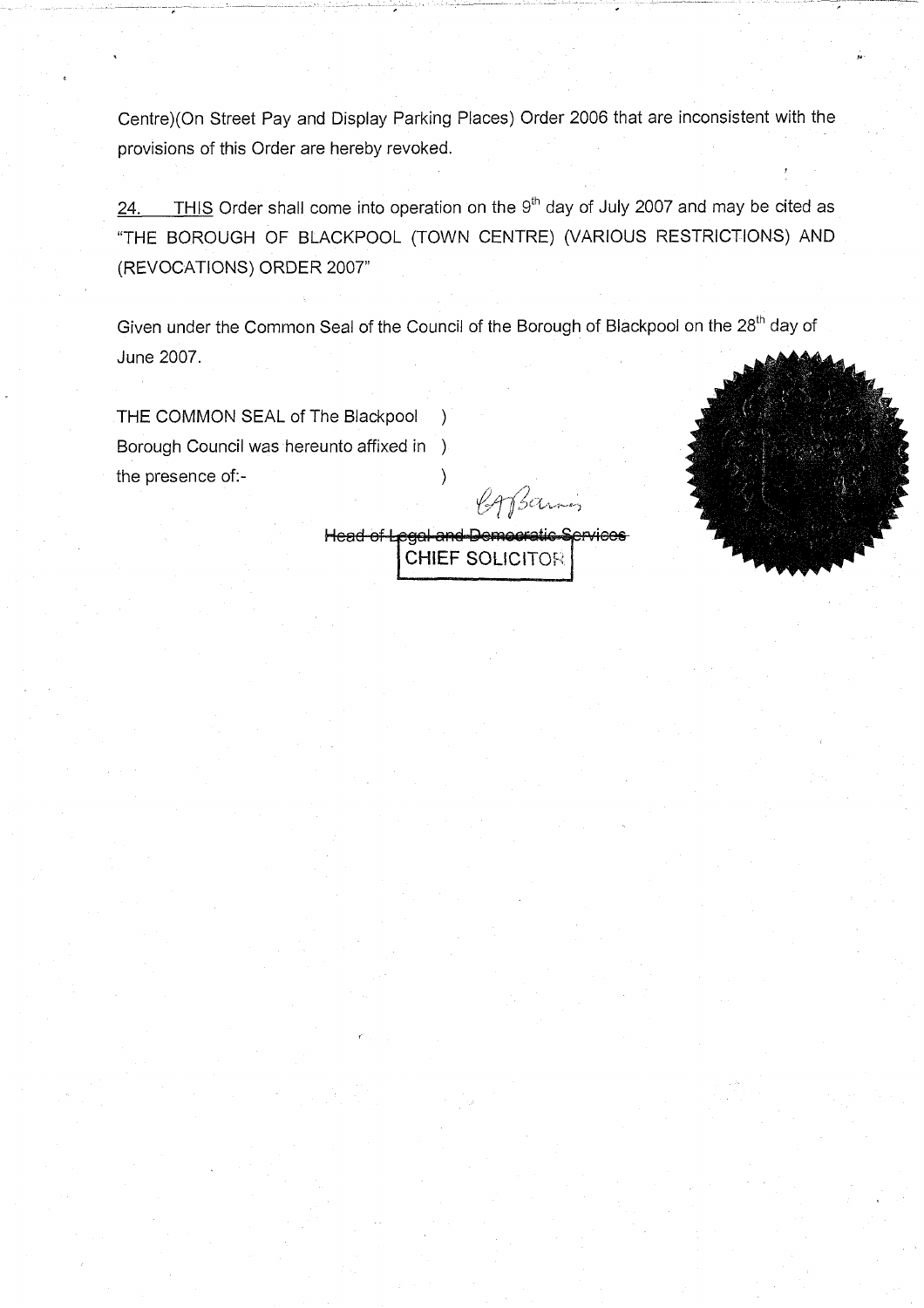#### **FIRST SCHEDULE - NO WAITING AT ANY TIME**

**Abingdon Street** - both sides - from the northerly kerbline of Talbot Road for a distance of 18m in a northerly direction.

**Abingdon Street** – east side – from the southerly kerbline of Queen Street for a distance of 11m in a southerly direction.

**Abingdon Street** – east side – from the northerly kerbline of Queen Street for a distance of 23.6m in a northerly direction.

**Dickson Road** – west side – from the northerly kerbline of Talbot Road for a distance of 13.5m in a northerly direction.

**Dickson Road** – west side – from a point 31.5m north of the northerly kerbline of Talbot Road for a distance of 9m in a northerly direction.

**Dickson Road** – west side – from the southerly kerbline of Queen Street for a distance of 7m in a southerly direction.

**Dickson Road** – east side – from the southerly kerbline of Queen Street for a distance of 14m in a southerly direction.

**Dickson Road** – west side – from the northerly kerbline of Queen Street for a distance of 10m in a northerly direction.

**Dickson Road** – west side – from the northerly kerbline of Springfield Road to a point 19m north of the northerly kerbline of Walker Street.

**Dickson Road** – east side – from a point 42m south of the southerly kerbline of Queen Street to the northerly kerbline of Talbot Road.

**Dickson Road** – east side – from the northerly kerbline of Queen Street for a distance of 15m in a northerly direction.

**Dickson Road** – west side – from the southerly kerbline of Springfield Road for a distance of 7m in a southerly direction.

**Queen Street** - south side - from the easterly kerbline of Abingdon Street for a distance of 13m in an easterly direction.

**Queen Street** – north side – from the westerly kerbline of Dickson Road for a distance of 20m in a westerly direction.

**Queen Street** - south side - from the westerly kerbline of Dickson Road for a distance of 23m in a westerly direction.

**Queen Street** – south side – from the easterly kerbline of Dickson Road for a distance of 14m in an easterly direction.

**Queen Street** – north side – from the easterly kerbline of Dickson Road to High Street.

**Queen Street** – south side – from a point 85m east of the easterly kerbline of Dickson Road for a distance of 60m in an easterly and northerly direction.

**Queen Street** – south side – from a point 42m east of the easterly kerbline of Abingdon Street for a distance of 11m in an easterly direction.

**Queen Street** – south side – from a point 60m east of the easterly kerbline of Abingdon Street for a distance of 6.4m in an easterly direction.

**Springfield Road** - south side - from the westerly kerbline of Dickson Road for a distance of 15m in a westerly direction.

**Springfield Road** – north side – from the westerly kerbline of Dickson Road for a distance of 14m in a westerly direction.

**Springfield Road** – north side – from the easterly kerbline of Dickson Road for a distance of 147m in an easterly direction.  $\epsilon$ 

**Springfield Road** – south side – from the easterly kerbline of Dickson Road to High Street.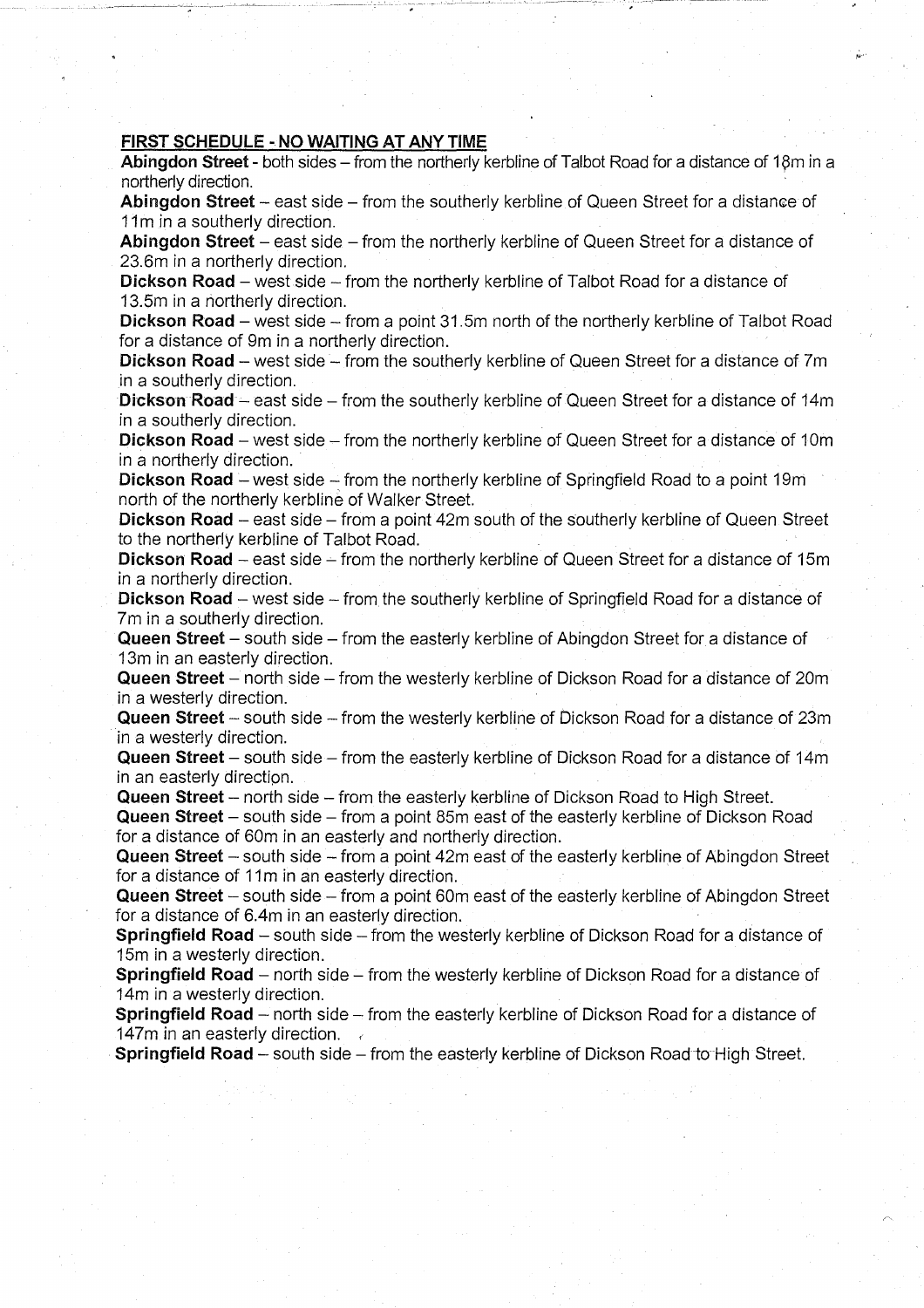#### **SECOND SCHEDULE - NO LOADING OR UNLOADING AT ANY TIME**

Abingdon Street – both sides - from the northerly kerbline of Talbot Road for a distance of 18m in a northerly direction.

**Abingdon Street** – east side – from the southerly kerbline of Queen Street for a distance of 11m in a southerly direction.

Abingdon Street – east side – from the northerly kerbline of Queen Street for a distance of 23.6m in a northerly direction.

**Dickson Road** – west side – from the northerly kerbline of Talbot Road for a distance of 13.5m in a northerly direction.

**Dickson Road** – west side – from the southerly kerbline of Queen Street for a distance of 7m in a southerly direction.

**Dickson Road** – east side – from the southerly kerbline of Queen Street for a distance of 14m in a southerly direction.

**Dickson Road** – west side – from the northerly kerbline of Queen Street for a distance of 10m in a northerly direction.

**Dickson Road** – west side – from the northerly kerbline of Springfield Road to the southerly kerbline of Walker Street.

**Dickson Road** – west side – from the southerly kerbline of Springfield Road for a distance of 7m in a southerly direction.

**Dickson Road** – east side – from a point 42m south of the southerly kerbline of Queen Street to the northerly kerbline of Talbot Road.

**Dickson Road** – east side – from the northerly kerbline of Queen Street for a distance of 15m in a northerly direction.

**Queen Street** - south side - from the easterly kerbline of Abingdon Street for a distance of 13m in an easterly direction.

**Queen Street** – north side – from the westerly kerbline of Dickson Road for a distance of 20m in a westerly direction.

**Queen Street** - south side - from the westerly kerbline of Dickson Road for a distance of 23m in a westerly direction.

**Queen Street** – south side – from the easterly kerbline of Dickson Road for a distance of 14m in an easterly direction.

**Queen Street** – south side – from the westerly kerbline of Abingdon Street for a distance of 10.5m in a westerly direction.

**Queen Street** – north side – from a point 18m east of the easterly kerbline of Abingdon Street for a distance of 93m in a westerly direction.

**Queen Street** – north side – from the easterly kerbline of Dickson Road for a distance of 12.5m in an easterly direction.

**Springfield Road** - south side - from the westerly kerbline of Dickson Road for a distance of 15m in a westerly direction.

**Springfield Road** – north side – from the westerly kerbline of Dickson Road for a distance of 14m in a westerly direction.

**Springfield Road** - north side - from the easterly kerbline of Dickson Road to the westerly kerbline of Back Lord Street.

**Springfield Road** – south side – from the easterly kerbline of Dickson Road to a point opposite the westerly kerbline of Back Lord Street.

**Talbot Road** – north side – from the easterly kerbline of Abingdon Street for a distance of 17.5m in an easterly direction.

**Talbot Road** – north side – from a point 97.5m east of the easterly kerbline of Abingdon Street to the westerly kerbline of Dickson Road.

#### **THIRD SCHEDULE - NO LOADING OR UNLOADING 10.30AM - 6.15PM**

**Talbot Road** – north side – from a point 17.5m east of the easterly kerbline of Abingdon Street for a distance of 80m in an easterly direction.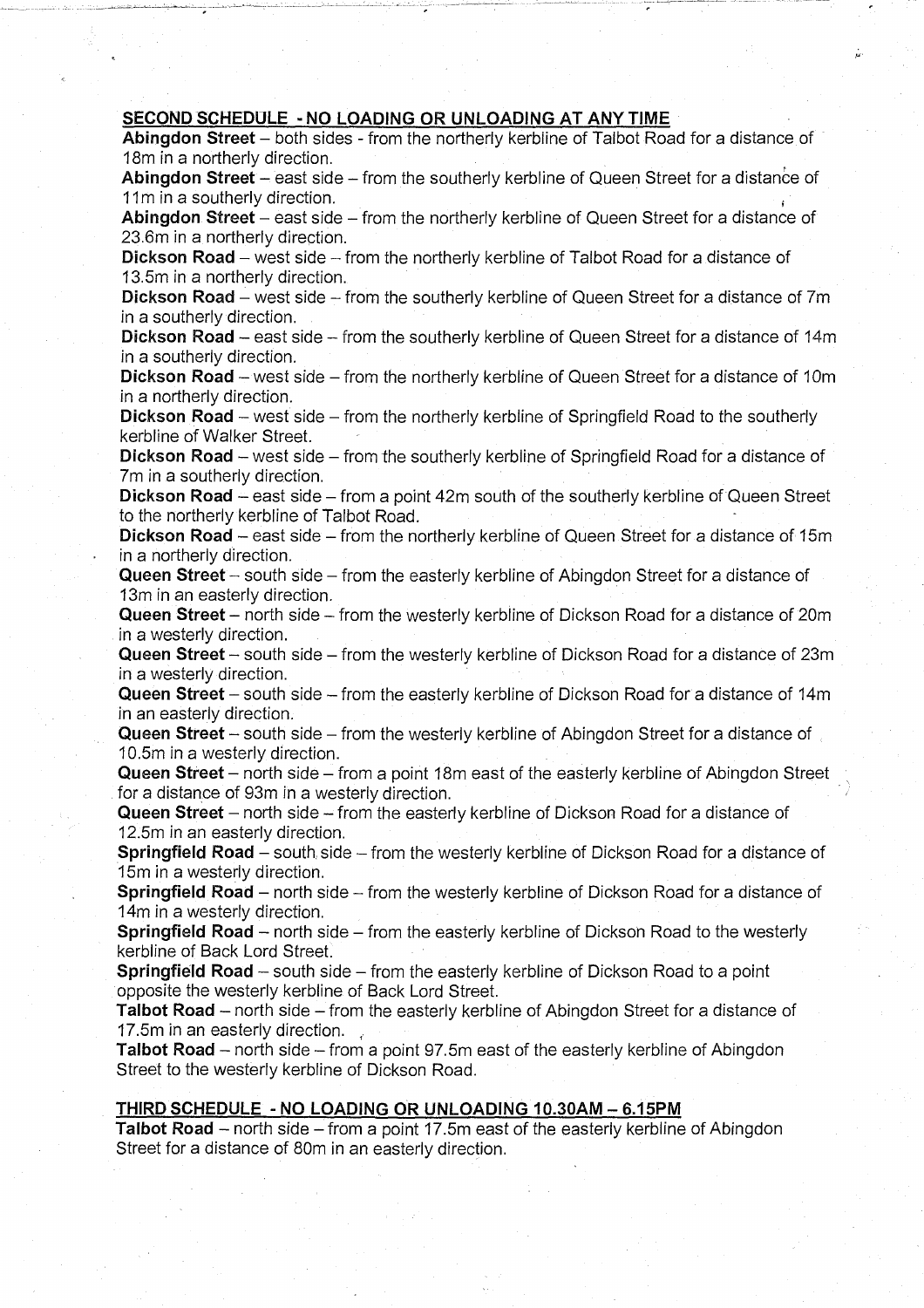# **FOURTH SCHEDULE - PAY & DISPLAY PARKING BAYS (INNER ZONE)**

| $\overline{1}$                   | $\overline{2}$                                                                                                                                     | $\overline{3}$                                            | $\overline{4}$                                                                                                                                                                                               | 5                                                                                                                                                                                                                                                            | $\underline{6}$                                                                                                                                                          |
|----------------------------------|----------------------------------------------------------------------------------------------------------------------------------------------------|-----------------------------------------------------------|--------------------------------------------------------------------------------------------------------------------------------------------------------------------------------------------------------------|--------------------------------------------------------------------------------------------------------------------------------------------------------------------------------------------------------------------------------------------------------------|--------------------------------------------------------------------------------------------------------------------------------------------------------------------------|
| <b>ROAD</b>                      | LENGTH                                                                                                                                             | <b>POSITION IN</b><br><b>WHICH</b><br>VEHICLE<br>MAY WAIT | DAY OF OPERATION<br>OF PARKING PLACE                                                                                                                                                                         | CLASS OF VEHICLE                                                                                                                                                                                                                                             | CHARGE                                                                                                                                                                   |
| <b>ABINGDON</b><br><b>STREET</b> | <b>EAST SIDE</b><br>From a point 38m<br>north of the northerly<br>kerbline of Talbot<br>Road for a distance of<br>20m in a northerly<br>direction. | Wholly within<br>marked<br>parking place                  | Throughout the year<br>$8.00$ am $-6.00$ pm<br>Waiting limited to 20 minutes<br>or 30 minutes or 40 minutes or<br>50 minutes or 60 minutes or<br>90 minutes and in all cases no<br>return within three hours | All vehicles except:-<br>(a) goods vehicles<br>exceeding 30 cwt<br>unladen weight;<br>(b) passenger<br>vehicles adapted to<br>carry more than 13<br>passengers exclusive<br>of the driver;<br>(c) caravans and<br>trailers;<br>(d) Coaches; and<br>(e) HGV's | 20 minutes<br>$(20$ pence)<br>30 minutes<br>$(30$ pence)<br>40 minutes<br>$(40$ pence)<br>50 minutes<br>$(50$ pence)<br>60 minutes<br>$(60$ pence)<br>90 minutes<br>(E1) |
| ABINGDON<br><b>STREET</b>        | <b>WEST SIDE</b><br>From a point 38m<br>north of the northerly<br>kerbline of Talbot<br>Road for a distance of<br>12m in a northerly<br>direction  | As above                                                  | As above                                                                                                                                                                                                     | As above                                                                                                                                                                                                                                                     | As above                                                                                                                                                                 |
| <b>DICKSON</b><br><b>ROAD</b>    | <b>EAST SIDE</b><br>From a point 14m<br>south of the southerly<br>kerbline of Queen<br>Street for a distance of<br>28m in a southerly<br>direction | As above                                                  | As above                                                                                                                                                                                                     | As above                                                                                                                                                                                                                                                     | As above                                                                                                                                                                 |
| QUEEN<br><b>STREET</b>           | SOUTH SIDE<br>From a point 66.4m<br>east of the easterly<br>kerbline of Abingdon<br>Street for a distance of<br>31m in an easterly<br>direction    | As above                                                  | As above                                                                                                                                                                                                     | As above                                                                                                                                                                                                                                                     | As above                                                                                                                                                                 |
| <b>ABINGDON</b><br><b>STREET</b> | <b>WEST SIDE</b><br>From a point 18m<br>north of the northerly<br>kerbline of Talbot<br>Road for a distance of<br>20m in a northerly<br>direction  | As above                                                  | Throughout the year<br>10.00 am $-6.00$ pm<br>Waiting limited to 20 minutes<br>or 30 minutes or 40 minutes or<br>50 minutes or 60 minutes or<br>90 minutes and in all cases no<br>return within three hours  | As above                                                                                                                                                                                                                                                     | As above                                                                                                                                                                 |
| QUEEN<br><b>STREET</b>           | SOUTH SIDE<br>From a point 53m east<br>of the easterly kerbline<br>of Abingdon Street for<br>a distance of 17m in<br>an easterly direction         | As above                                                  | As above                                                                                                                                                                                                     | As above                                                                                                                                                                                                                                                     | As above                                                                                                                                                                 |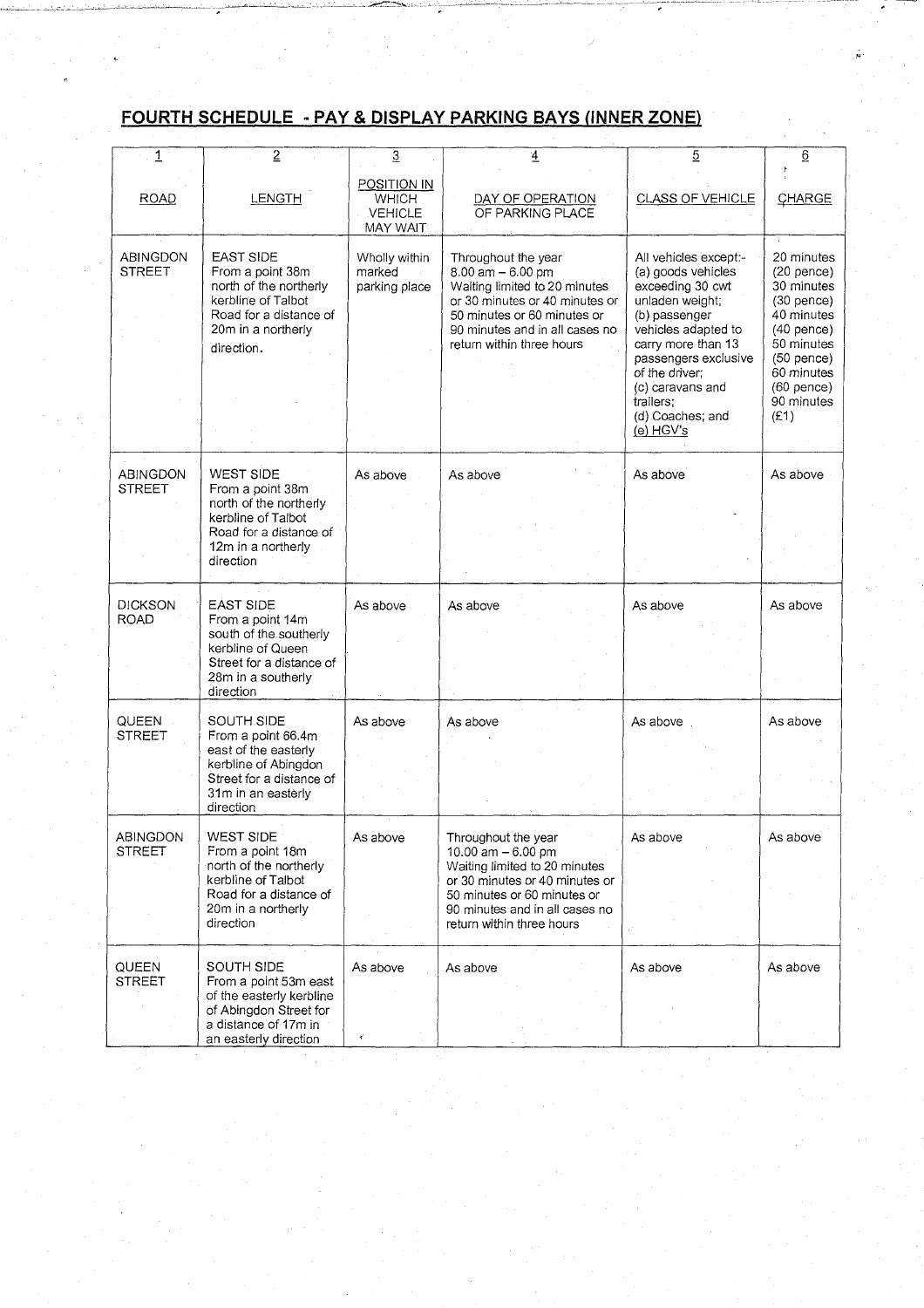#### **FIFTH SCHEDULE -PAY& DISPLAY PARKING BAYS (OUTER ZONE)**

| 1                             | $\overline{2}$                                                                                                                                           | $\overline{3}$                                                      | $\overline{4}$                                                                                                                                                                                                              | $\overline{5}$                                                                                                                                                                     | $\overline{6}$                                                                                                                     |
|-------------------------------|----------------------------------------------------------------------------------------------------------------------------------------------------------|---------------------------------------------------------------------|-----------------------------------------------------------------------------------------------------------------------------------------------------------------------------------------------------------------------------|------------------------------------------------------------------------------------------------------------------------------------------------------------------------------------|------------------------------------------------------------------------------------------------------------------------------------|
| <b>ROAD</b>                   | LENGTH                                                                                                                                                   | POSITION<br>ΙN<br><b>WHICH</b><br><b>VEHICLE</b><br><b>MAY WAIT</b> | DAY OF OPERATION<br>OF PARKING PLACE                                                                                                                                                                                        | <b>CLASS OF</b><br><b>VEHICLE</b>                                                                                                                                                  | CHARGE                                                                                                                             |
| <b>DICKSON</b><br><b>ROAD</b> | WEST SIDE<br>From a point 7m<br>south of the southerly<br>kerbline of Springfield<br>Road for a distance<br>of 25m in a southerly<br>direction.          | Wholly within<br>marked<br>parking place                            | Throughout the year<br>8.00 am $-6.00$ pm<br>Waiting limited to 20 minutes<br>or 30 minutes or 40 minutes<br>or 50 minutes or 60 minutes<br>or 90 minutes or 120 minutes<br>and in all cases no return<br>within four hours | All vehicles except:-<br>(a) goods vehicles<br>exceeding 30 cwt<br>unladen weight;<br>(b) passenger<br>vehicles adapted to<br>carry more than 13<br>passengers<br>exclusive of the | 20 minutes<br>$(20$ pence)<br>30 minutes<br>$(30$ pence)<br>40 minutes<br>$(40$ pence)<br>50 minutes<br>$(50$ pence)<br>60 minutes |
|                               |                                                                                                                                                          |                                                                     |                                                                                                                                                                                                                             | driver:<br>(c) caravans and<br>trailers:<br>(d) Coaches; and<br>(e) HGV's                                                                                                          | $(60$ pence)<br>90 minutes<br>(E1)<br>120 minutes<br>$(E1.50$ pence)                                                               |
| <b>DICKSON</b><br><b>ROAD</b> | <b>WEST SIDE</b><br>From a point 48m<br>south of the southerly<br>kerbline of Springfield<br>Road for a distance<br>of 17.5m in a<br>southerly direction | As above                                                            | As above                                                                                                                                                                                                                    | As above                                                                                                                                                                           | As above                                                                                                                           |
| SPRINGFIELD<br><b>ROAD</b>    | NORTH SIDE<br>From a point 14m<br>west of the westerly<br>kerbline of Dickson<br>Road for a distance<br>of 58m in a westerly<br>direction.               | As above                                                            | As above                                                                                                                                                                                                                    | As above                                                                                                                                                                           | As above                                                                                                                           |

#### **SIXTH SCHEDULE - DISABLED PARKING BAYS - 24 HOURS - 8.00AM TO 6.00PM WITH DISABLED WAITING LIMITED 3 HOURS NO RETURN WITHIN 6 HOURS**

**Queen Street** - south side - from a point 13m east of the easterly kerbline of Abingdon Street for a distance of 29m in an easterly direction.

#### **SEVENTH SCHEDULE LOADING ONLY (7.00AM - 10.00AM)**

c

Abingdon Street - west side - from a point 18m north of the northerly kerbline of Talbot Road for a distance of 20m in a northerly direction.

#### **EIGHTH SCHEDULE LOADING ONLY (8.00AM - 6.00PM)**

Abingdon Street - east side - from a point 18m north of the northerly kerbline of Talbot Road for a distance of 20m in a northerly direction.

#### **NINTH SCHEDULE - LOADING ONLY (8.00AM - 10.00AM. 15 MINUTES. NO RETURN WITHIN 30MINUTES)**

**Queen Street** - south side - from a point 53m east of the easterly kerbline of Abingdon Street for a distance of 17m in an easterly direction.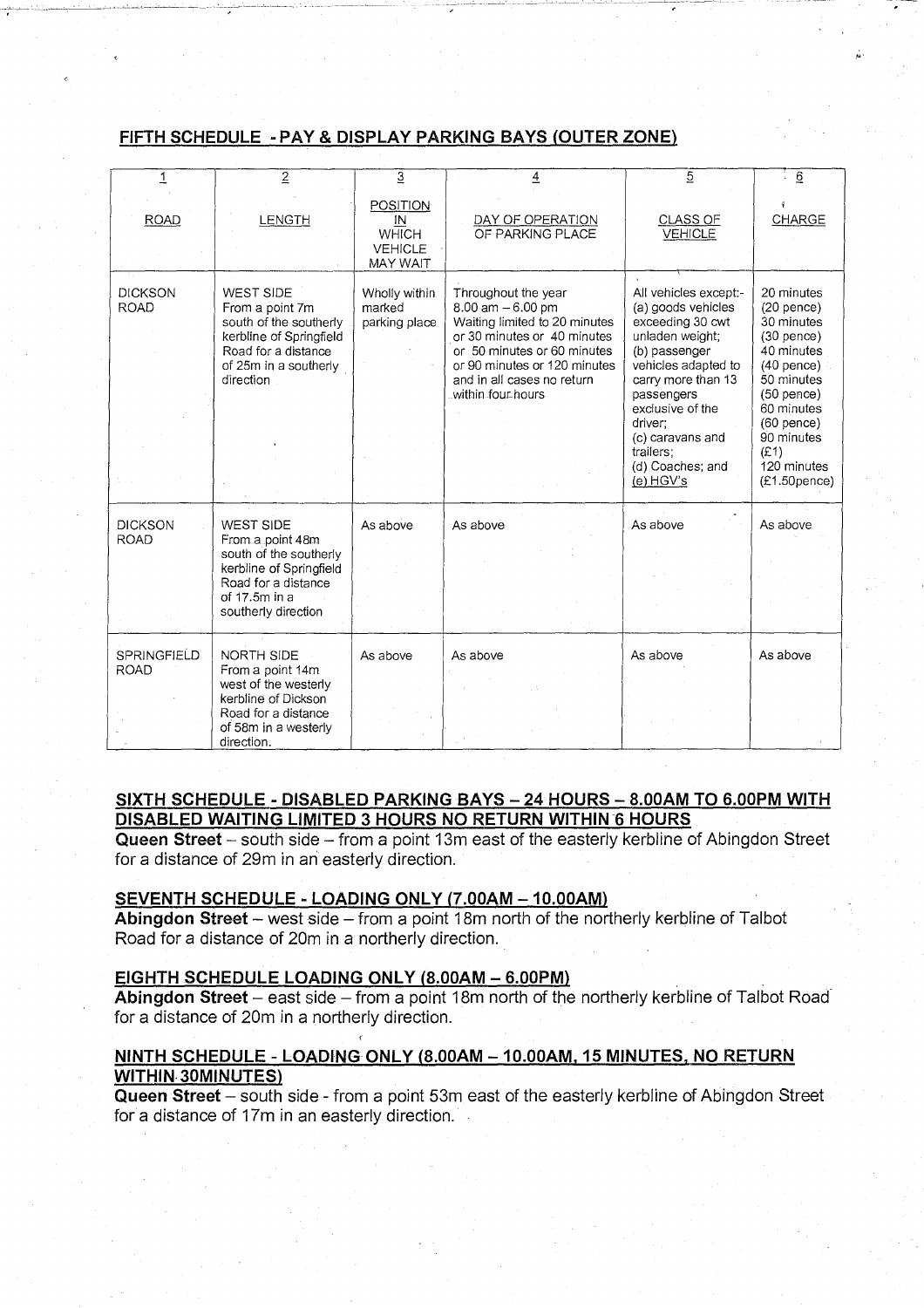#### **TENTH SCHEDULE - NO STOPPING AT ANY TIME EXCEPT HACKNEY CARRIAGES**

**Dickson Road** – west side – from a point 13.5m north of the northerly kerbline of Talbot Road for a distance of 18m in a northerly direction.

**Dickson Road** – west side – from a point 40.5m north of the northerly kerbline of Talbot Road for a distance of 23m in a northerly direction.

**Queen Street** – south side – from a point 14m east of the easterly kerbline of Dickson Road for a distance of 71m in an easterly direction.

#### **ELEVENTH SCHEDULE - REVOCATION OF NO WAITING AT ANY TIME**

**Abingdon Street** - east side - 27m north of Queen Street to 20m north of Talbot Road **Dickson Road** – west side – Talbot Road to 4m north of Walker Street

**Dickson Road** – east side – from a point 43m south of Queen Street to Talbot Road **Dickson Road** – east side – from a point 14m south of Queen Street to a point 9m north of Queen Street

**Queen Street** - both sides - 14m west of Dickson Road to High Street

**Queen Street** – both sides – for a distance of 14m east from the junction with Abingdon **Street** 

**Springfield Road** - both sides - from a point 14m west of Dickson Road to private access road to North Station

#### **TWELFTH SCHEDULE - REVOCATION OF NO LOADING AT ANYTIME**

**Talbot Road** – north side – for a distance of 13m east of Abingdon Street Talbot Road - north side - for a distance of 20m west of Dickson Road

#### **THIRTEENTH SCHEDULE - REVOCATION OF NO LOADING AT ANY TIME**

**Abingdon Street** - east side - for a distance of 10m north and 10m south of Queen Street (existing restriction on west side to remain).

**Dickson Road** – east side – for a distance of 14m north and 19m south of Springfield Road **Dickson Road** – east side – for a distance of 9m north and 14m south of Queen Street

**Dickson Road** – east side – from a point 43m south of Queen Street to Talbot Road

**Dickson Road** – west side – Springfield Road to Walker Street

**Dickson Road** – west side – for a distance of 10m north and 10m south of Queen Street

**Dickson Road** – west side – Talbot Road for a distance of 10m north

**Queen Street** – south side – for a distance of 14m east and 12m west of Abingdon Street **Queen Street** – both sides - from a point 14m west of Dickson Road to a point 15m east of Dickson Road

**Queen Street** – north side – from a point 27m east of The Strand to a point 14m east of Abingdon Street.

**Springfield Road** - both sides - from a point 14m west of Dickson Road to Back Lord Street

#### **FOURTEENTH SCHEDULE - REVOCATION OF NO LOADING 10.00AM - 6.00PM**

Talbot Road – north side – from a point 13m east of Abingdon Street to a point 20m west of Dickson Road

#### **FIFTEENTH SCHEDULE - REVOCATION OF NO WAITING 8.00AM - 6.00PM MONDAY TO SATURDAY (INCLUSIVE)**

**Queen Street** – south side – from a point 39m east of Abingdon Street for a distance of 33m in an easterly direction

#### **SIXTEENTH SCHEDULE - REVOCATION OF DISABLED PARKING BAYS - 24 HOURS - 8.00AM TO 6.00PM WITH DISABLED WAITING LIMITED 3 HOURS NO RETURN WITHIN 6 HOURS**

**Abingdon Street** - east side - for a distance of 10m north of Talbot Road **Queen Street** – south side – from a point 14m east of Abingdon Street for a distance of 21m in an easterly direction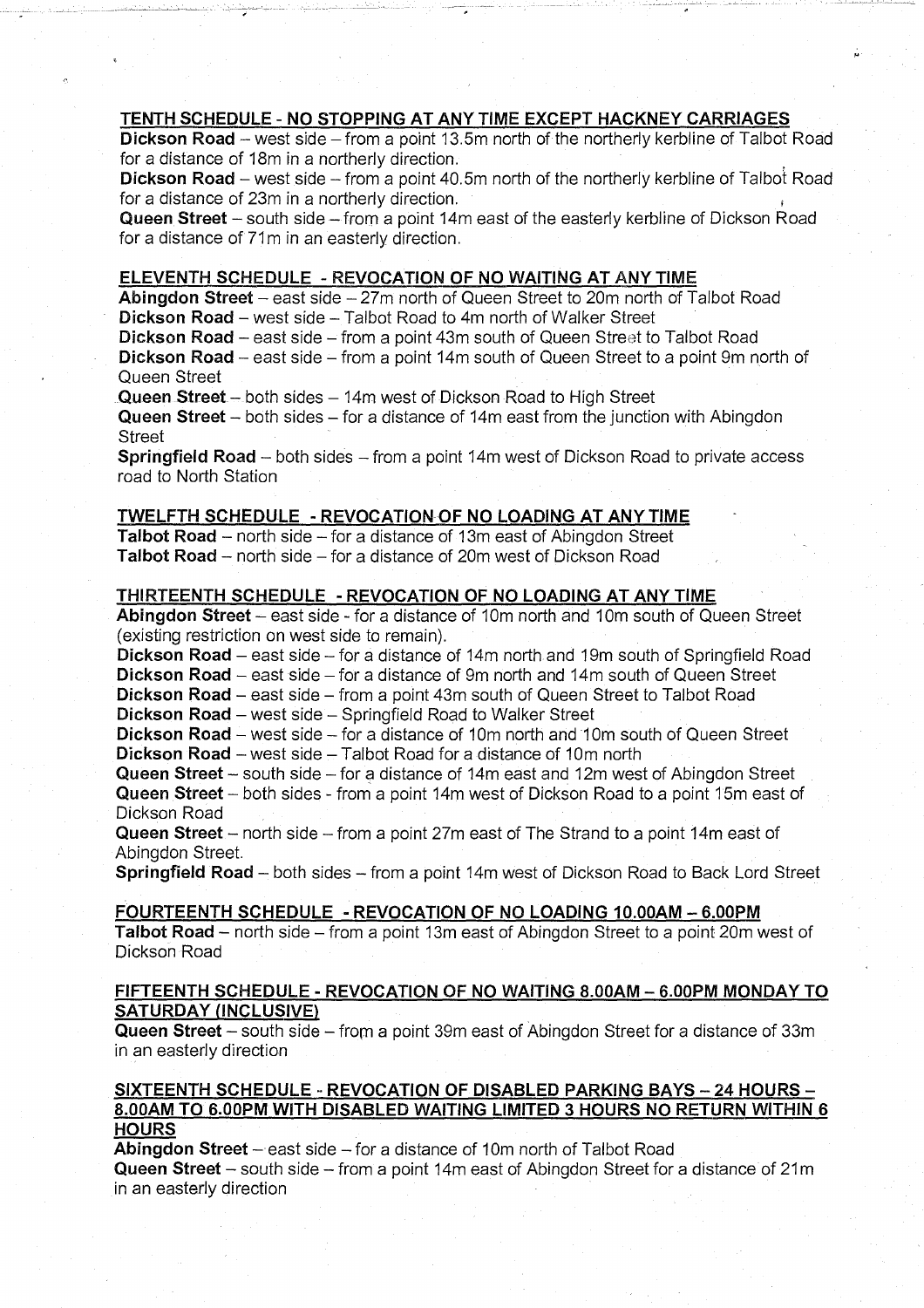#### **SEVENTEENTH SCHEDULE - REVOCATION OF STANDS AVAILABLE FOR HACKNEY CARRIAGES HORSE DRAWN OR PROPELLED BY MECHANICAL POWER - 24 HOURS**

**Dickson Road** – west side – from a point 9m north of the northerly kerbline of Talbot Road for a distance of 20m north

**Queen Street** – south side – from a point 9m east of Dickson Road for a distance of 84m

### **EIGHTEENTH SCHEDULE - REVOCATION OF PAY & DISPLAY PARKING BAYS (INNER) ZONE)**

| $\mathbf{1}$                  | $\overline{2}$                                                                                             | $\overline{3}$                                            | $\overline{4}$                                                                                                                                                                                                | $\overline{5}$                                                                                                                                                                                                                                            | $\underline{6}$                                                                                                                                                          |
|-------------------------------|------------------------------------------------------------------------------------------------------------|-----------------------------------------------------------|---------------------------------------------------------------------------------------------------------------------------------------------------------------------------------------------------------------|-----------------------------------------------------------------------------------------------------------------------------------------------------------------------------------------------------------------------------------------------------------|--------------------------------------------------------------------------------------------------------------------------------------------------------------------------|
| <b>ROAD</b>                   | <b>LENGTH</b>                                                                                              | POSITION IN<br><b>WHICH</b><br>VEHICLE<br><b>MAY WAIT</b> | DAY OF OPERATION<br>OF PARKING PLACE                                                                                                                                                                          | <b>CLASS OF VEHICLE</b>                                                                                                                                                                                                                                   | CHARGE                                                                                                                                                                   |
| ABINGDON<br><b>STREET</b>     | <b>EAST SIDE</b><br>From a point 10m<br>north of Talbot<br>Road to a point<br>10m south of<br>Queen Street | Wholly within<br>marked<br>parking place                  | Throughout the year<br>$8.00$ am $- 6.00$ pm<br>Waiting limited to 20 minutes or<br>30 minutes or 40 minutes or 50<br>minutes or 60 minutes or 90<br>minutes and in all cases no<br>return within three hours | All vehicles except:-<br>(a) goods vehicles<br>exceeding 30 cwt<br>unladen weight;<br>(b) passenger vehicles<br>adapted to carry more<br>than 13 passengers<br>exclusive of the driver:<br>(c) caravans and<br>trailers:<br>(d) Coaches; and<br>(e) HGV's | 20 minutes<br>$(20$ pence)<br>30 minutes<br>$(30$ pence)<br>40 minutes<br>$(40$ pence)<br>50 minutes<br>$(50$ pence)<br>60 minutes<br>$(60$ pence)<br>90 minutes<br>(E1) |
| ABINGDON<br><b>STRFFT</b>     | WEST SIDE<br>From a point 10m<br>south of Queen<br><b>Street to Talbot</b><br>Road                         | As above                                                  | As above                                                                                                                                                                                                      | As above                                                                                                                                                                                                                                                  | As above                                                                                                                                                                 |
| <b>DICKSON</b><br><b>ROAD</b> | <b>EAST SIDE</b><br>From a point 14m<br>south of Queen<br>Street for a<br>distance of 29m<br>south         | As above                                                  | As above                                                                                                                                                                                                      | As above                                                                                                                                                                                                                                                  | As above                                                                                                                                                                 |
| <b>QUEEN</b><br><b>STREET</b> | SOUTH SIDE<br>From a point 69m<br>east of Abingdon<br>Street to a point<br>14m west of<br>Dickson Road     | As above                                                  | As above                                                                                                                                                                                                      | As above                                                                                                                                                                                                                                                  | As above                                                                                                                                                                 |